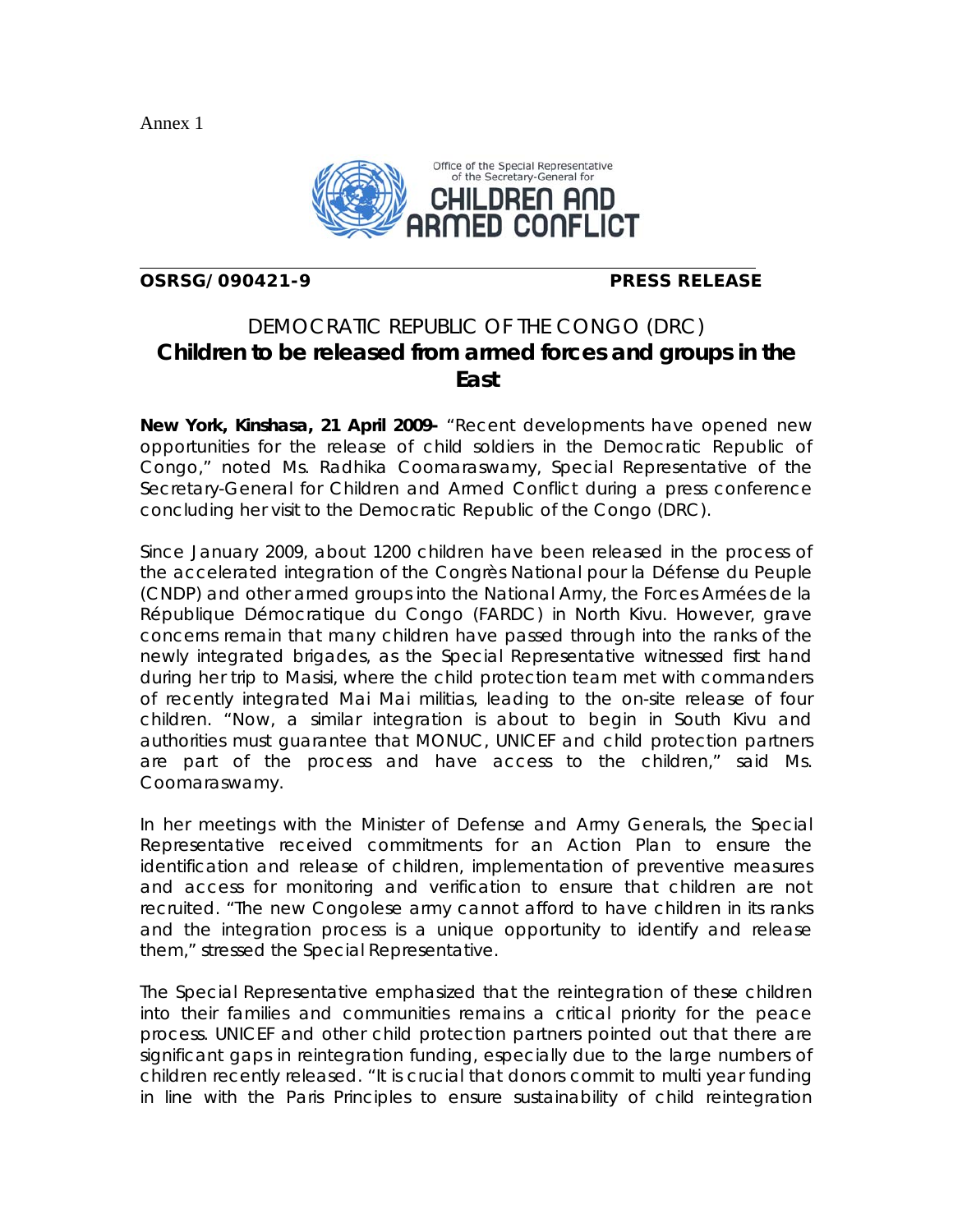programmes, and that such resource commitments are flexible and delivered early," added UNICEF Representative Pierrette Vu Thi.

"Sexual violence remains one of the most critical concerns in the DRC, devastating the lives of thousands of girls," said Ms. Coomaraswamy. At a children's transit center in Masisi, she met with girls formerly associated with Mai Mai militias, who told her horrific stories of grave violations, including rape. The Special Representative welcomed the national comprehensive strategy to combat sexual violence developed under the coordination of the UN. She stressed the importance of national ownership of this initiative and has called on President Kabila to appoint a Special Envoy on sexual violence in the Presidency.

Impunity for grave violations against children continues to undermine the possibility of durable peace in the DRC. "Although the Government has taken some positive steps both in the military and civilian sectors to investigate and prosecute violators, such efforts need to be more systematic and include high profile perpetrators," stated Ms. Coomaraswamy. Representatives of civil society and of the Children's Parliament stressed the need to combat impunity as their central message for the Special Representative to convey to national authorities. "Children expressed a deep sense of hopelessness for the future when perpetrators escape accountability for their crimes," she added.

The Special Representative is also concerned about the protection of civilians, especially women and children in the context of the anticipated joint military operations against the Forces Démocratiques de Libération du Rwanda (FDLR) in South Kivu, known as Kimia II. She urged the FARDC and MONUC to ensure that civilians are protected during the operation. "The Minister of Defense committed to issue a directive to all FARDC commanders to respect International Humanitarian Law, and to reaffirm that they would be held responsible if grave violations against civilians occurred," announced Ms. Coomaraswamy.

The killing and maiming of civilians, as well as reprisals against communities, during and following similar military operations in the North led to massive internal displacement. "The IDP situation in eastern DRC remains one of the worst humanitarian crises in the world," said Ms. Coomaraswamy. The Special Representative visited an IDP camp of 14,000 people near Goma with more than half of the population in this camp being children living in dire circumstances. She stressed the need for additional financial support to ensure services for children including provision of emergency education and child-friendly spaces and activities.

The Special Representative also visited Dungu in the Province Orientale where close to 1000 people have been killed and nearly 300 children abducted since September 2008 in attacks by the Lord's Resistance Army (LRA). The activities of the LRA in DRC are an alarming recent development and the Special Representative was able to witness the consequences first hand. "Addressing this problem requires close coordination between Government Forces, MONUC and